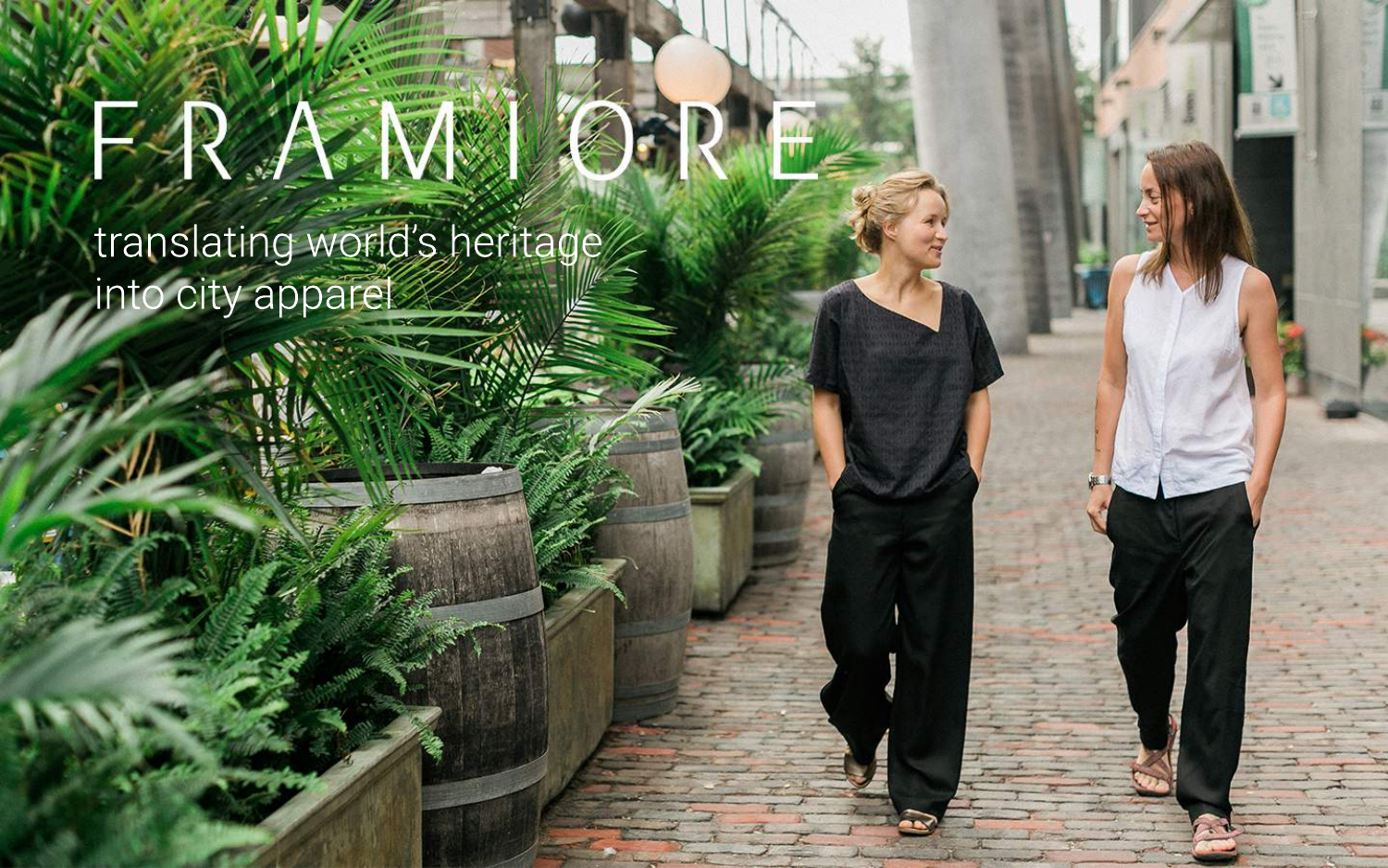# $F R \wedge M I O R E$

explores tailoring traditions from around the world and translates this experience into everyday clothes.

### Each collection introduces you to a new culture:

this Spring-Summer collection tells a story about Hmongs from Vietnam, Autumn-Winter one will be about Uighurs from China.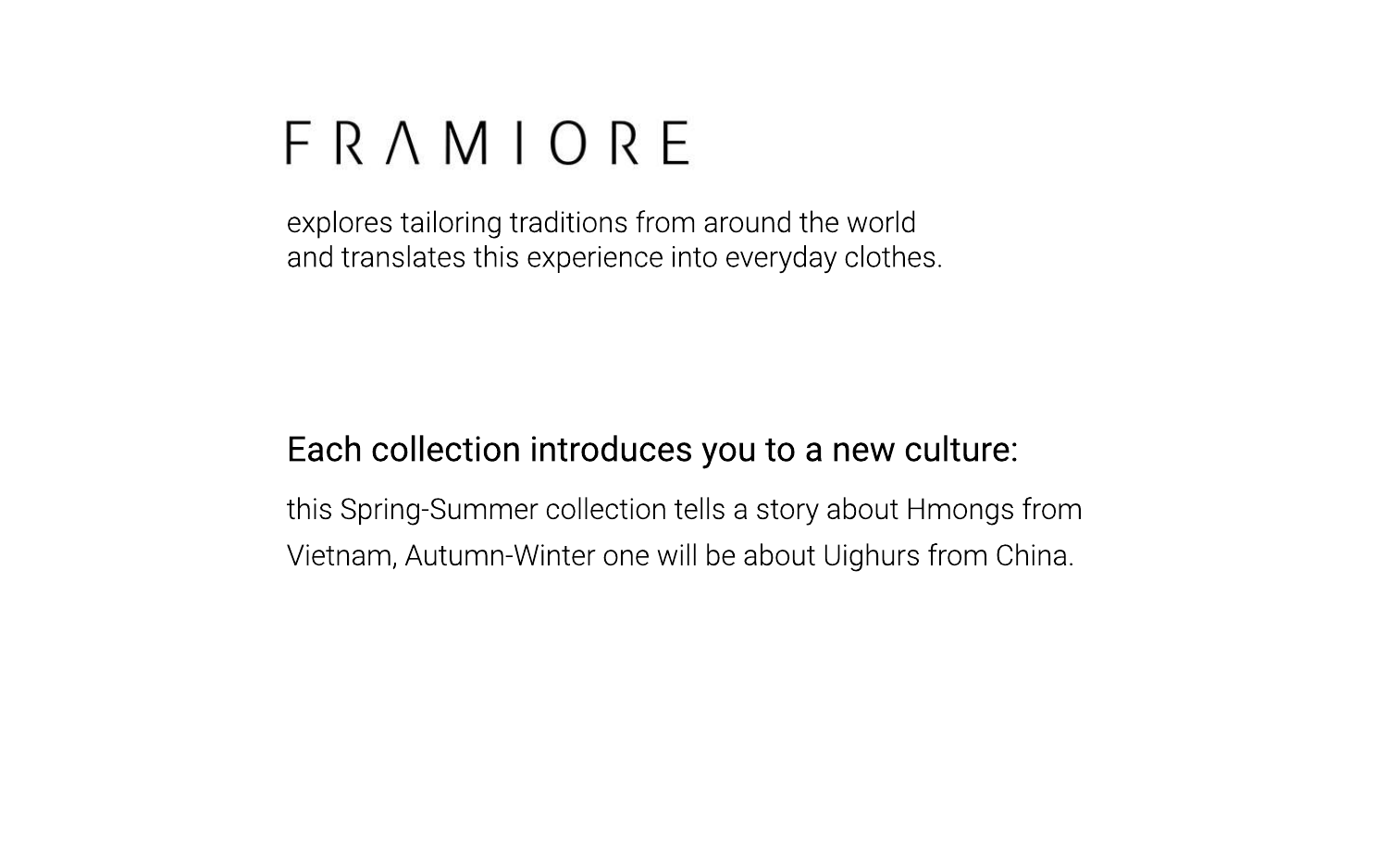"FRAMIORE in particular highlights how to use low-impact fabrics and ensure ethical production, which is great to see in addition to great design."

Lauren Neilson, Common Objective

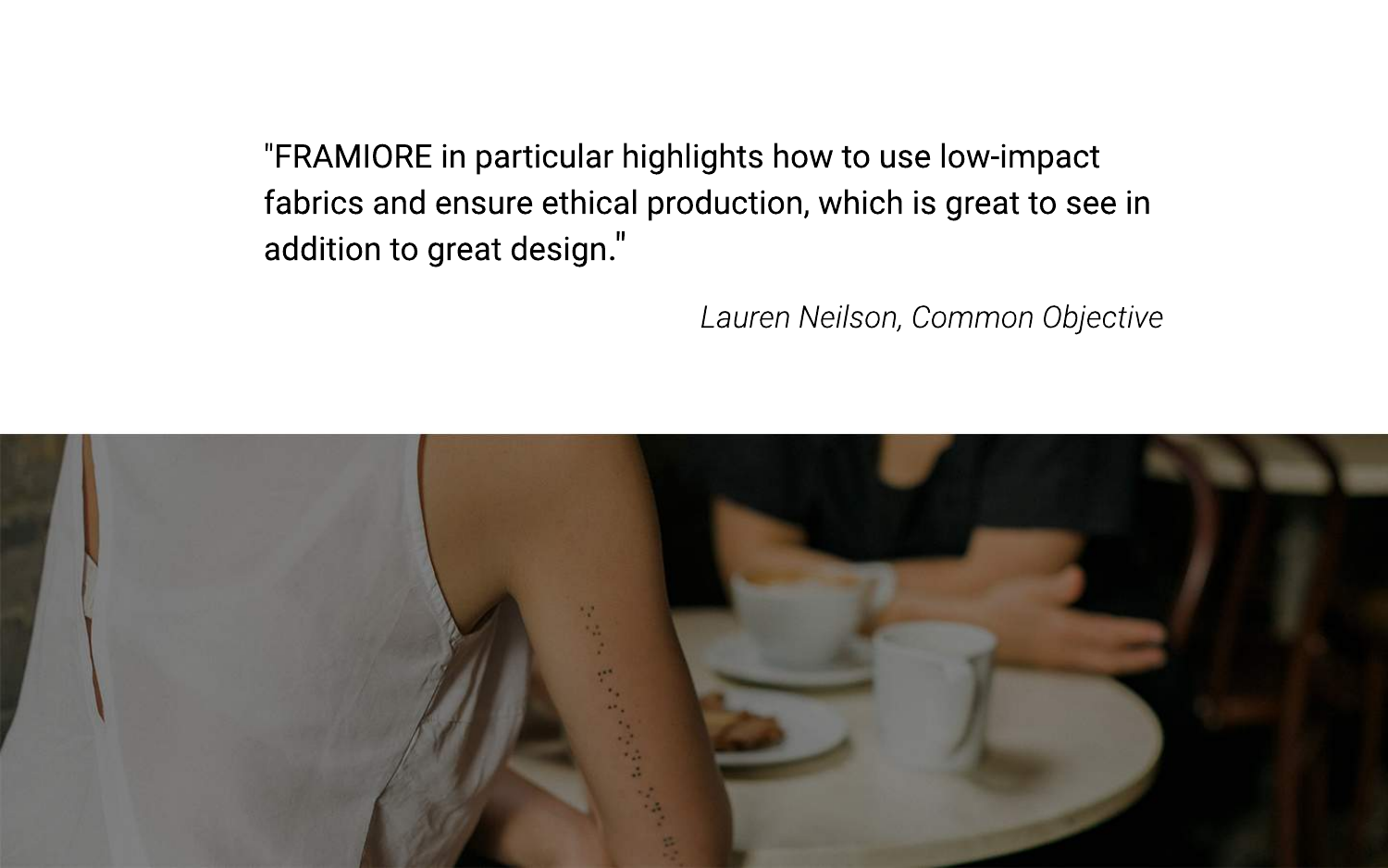## $F R \wedge M I O R E$

stands for conscious consumption and is committed both to environmentally friendly processes and ethic production principles.

To prevent overproduction we don't have a stock. So each item is sewn only for a request.

All items are designed and produced in Ivano-Frankivsk, Ukraine.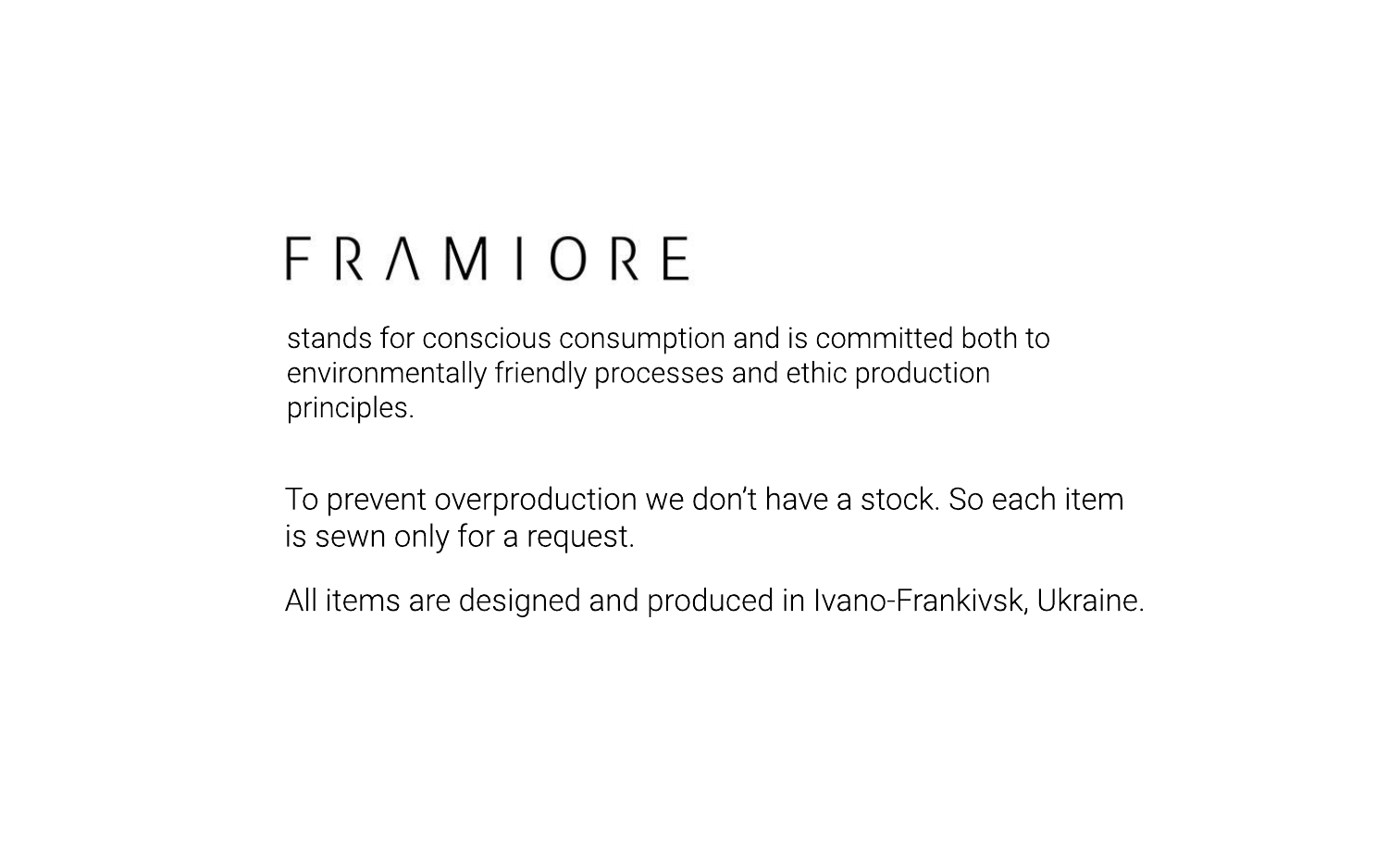



### 27 pieces for a busy day in a summer city

transformable clothes made of TENCEL™, bamboo, hemp and complemented with accessories made of recycled materials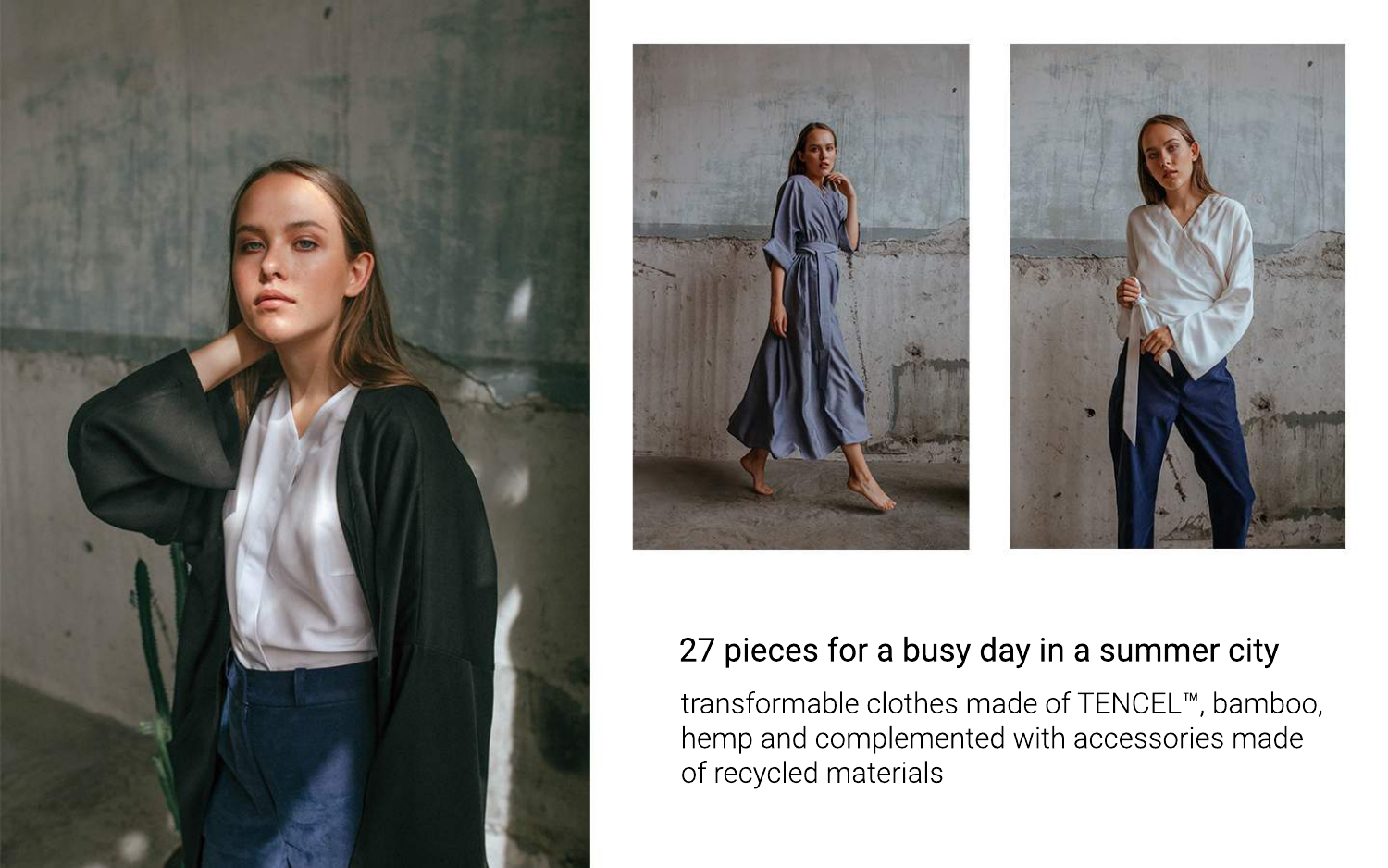



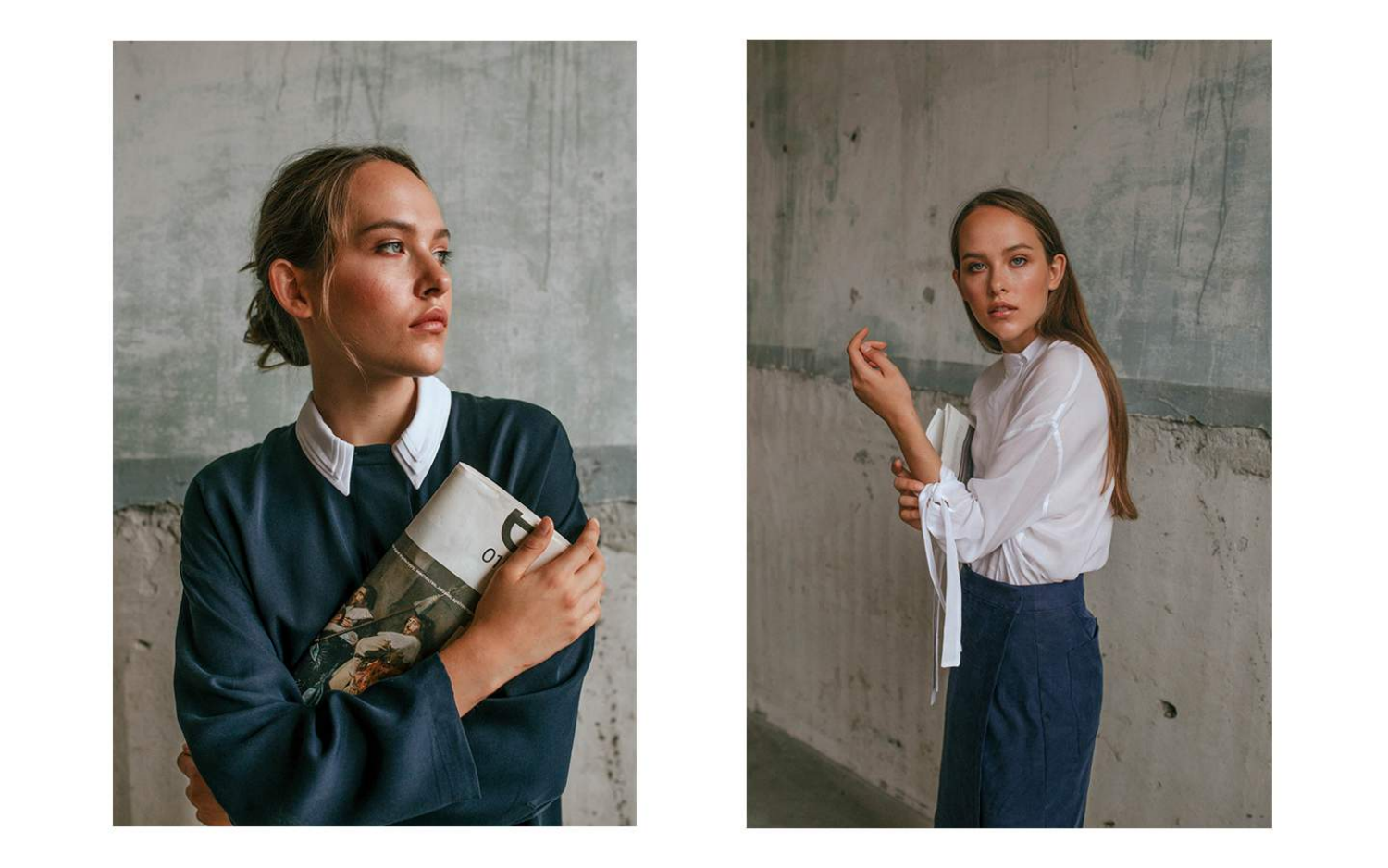### FRAMIORE was founded in 2018

But our team has 10 years of experience in clothes manufacturing. Framiore is how we see the future of fashion, our own future, it is our cultural and conscious statement.

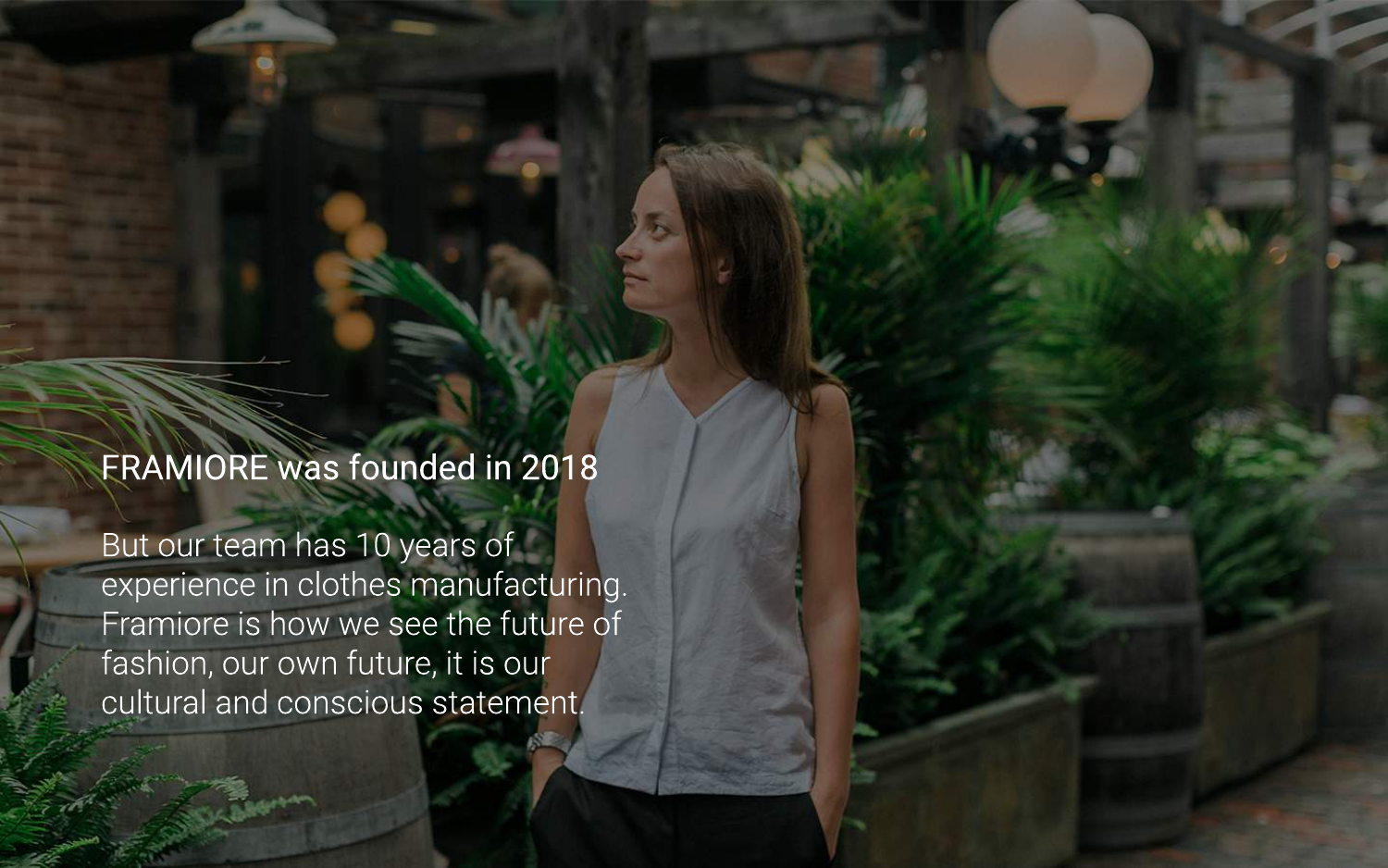### We are young, but in 2019 we already achived

a grant from the British Council for participating in **Pure London** and represented sustainability at the United Nations exposition -'Conscious Fashion Campaign'

10-12th of February, London

an honorary participation in a Trade Mission to France curated by the Export Promotion Office Ukraine 12-14th of February, Paris

and won the WORTH Partnership Programme funded by COSME Programme of the European Union

1-3rd of March, Valencia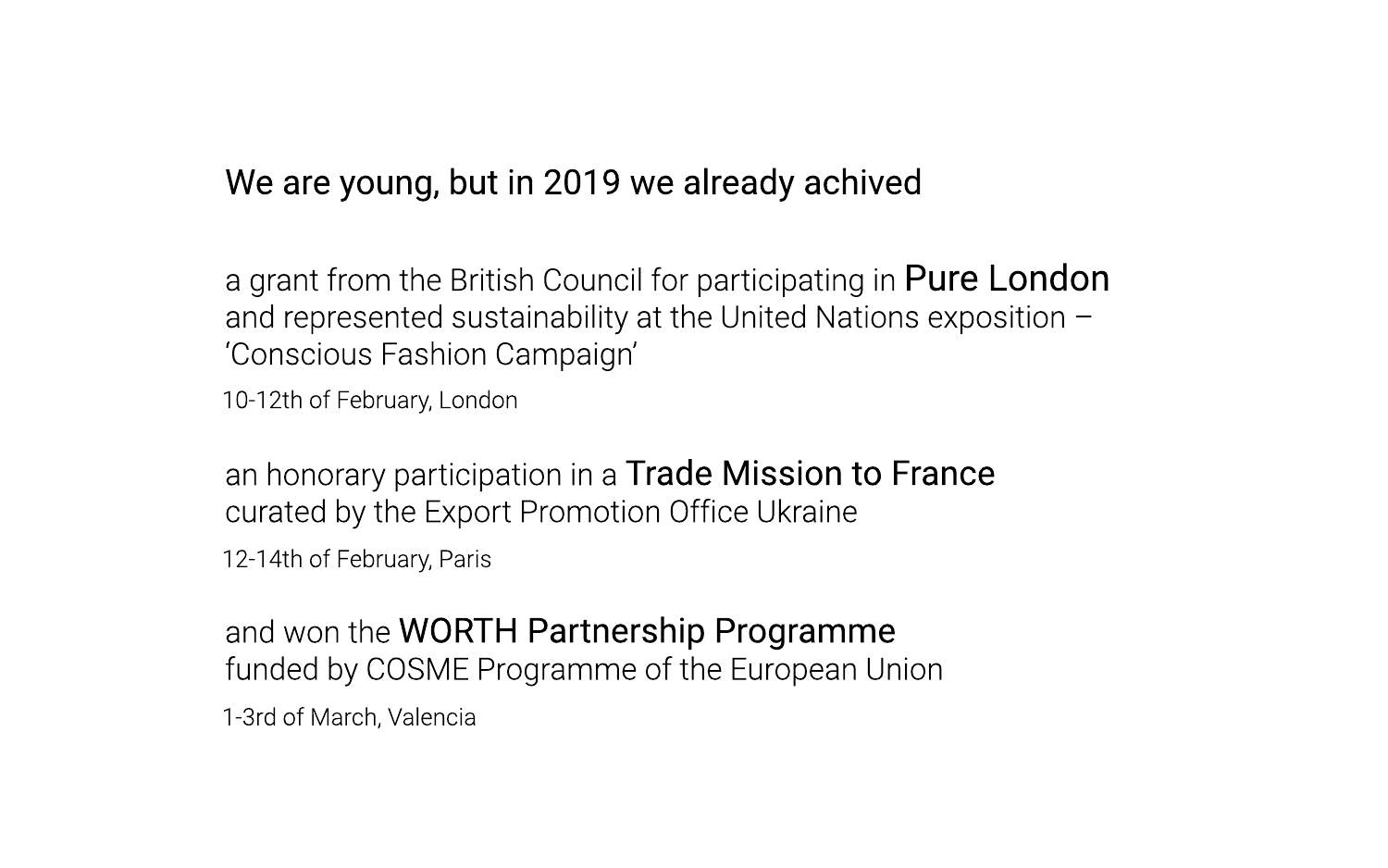FRAMIORE opened Lviv Fashion Week with a barefoot runway in 2018 as a representer of sustainable fashion

In 2018 we also participated in: MODA UK (Great Britain) Apparel Textile Sourcing (Canada) Sustainable Fashion Pad (Ukraine)

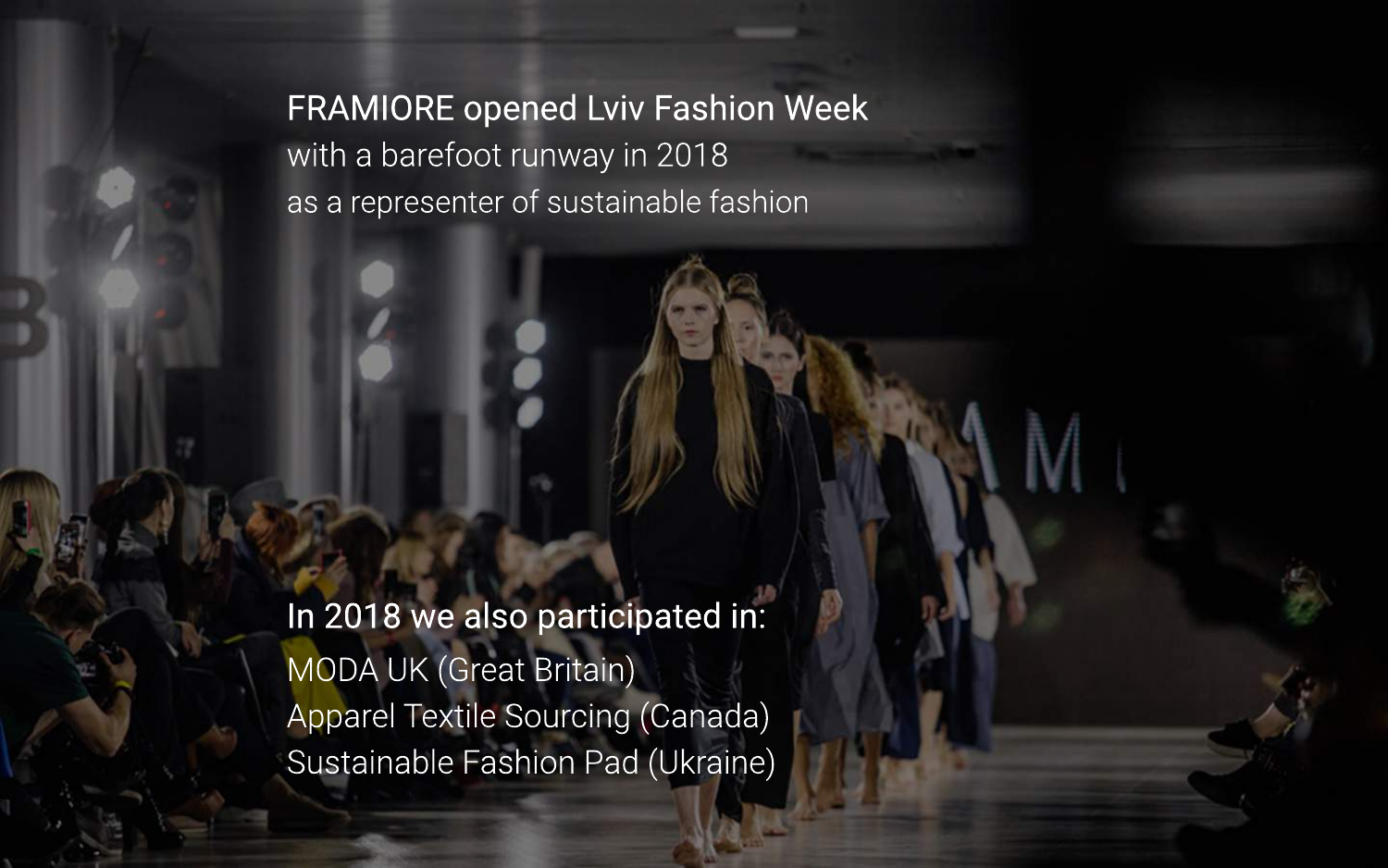#### How can FRAMIORE drive social impact

1. Women-founded and driven: FRAMIORE is a precedent, an inspiring story of success in our country and our hometown in particular.

2. Social responsibility: local production means more working places for talented people. All the stages of the production process are transparent and fairly paid.

3. Environmental responsibility: we use new-generation fabrics and materials, eco-friendly to the planet and skin-friendly to the customer.